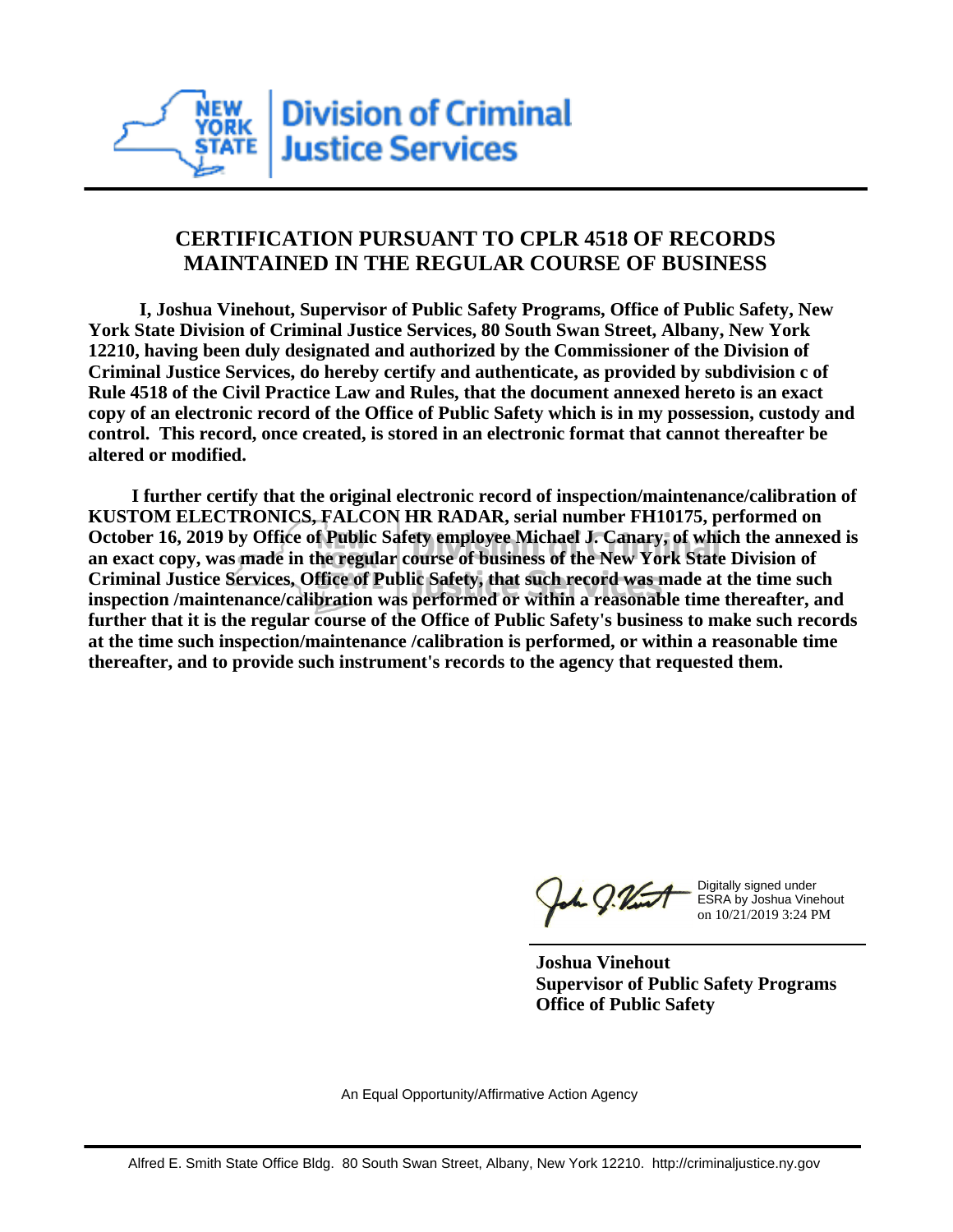## **RADAR RECORD OF INSPECTION / MAINTENANCE / CALIBRATION**

## **Name of Submitting Agency: Stony Point Town Police Department Manufacturer: KUSTOM ELECTRONICS Model: FALCON HR Date: October 16, 2019 Serial Number: FH10175**

 **I hereby certify that KUSTOM ELECTRONICS RADAR, model FALCON HR, serial number FH10175/ / N/A / / N/A, has been calibrated using standards whose accuracies are established by the National Bureau of Standards, or have been derived by the ratio type of self calibration techniques. Calibration has been effected by controlled tests performed on the date indicated above.**

| <b>Test No</b> | <b>Internal Standard</b>                   | <b>Test Result</b> |
|----------------|--------------------------------------------|--------------------|
|                | <b>PAS MPH</b>                             | <b>PAS MPH</b>     |
| <b>Test No</b> | <b>Certification Standard (Stationary)</b> | <b>Test Result</b> |
|                | 65 MPH                                     | 65 MPH             |
|                | 35 MPH<br><b>YORK</b>                      | <b>35 MPH</b>      |
| <b>Test No</b> | <b>Certification Standard (Moving)</b>     | <b>Test Result</b> |
|                | 65 MPH                                     | <b>30 MPH</b>      |
|                | 35 MPH                                     |                    |

**Turning Fork Certification / Date of Certification: October 16, 2019**

| <b>Serial Number</b> | <b>Frequency</b> | <b>Test Result</b> |
|----------------------|------------------|--------------------|
| ร195⊿                | 4733 H7          | 65 MPH             |

**The above stated tuning fork has been tested and found to oscillate at 4733 Hertz. It will cause a calibration signal of 65 MPH when used with a Doppler traffic radar operating at 24,150 Mhz.**

| <b>Serial Number</b> | Frequency | <b>Test Result</b> |
|----------------------|-----------|--------------------|
| 67517                | 2545 HZ   | 35 MPH             |

**The above stated tuning fork has been tested and found to oscillate at 2545 Hertz. It will cause a calibration signal of 35 MPH when used with a Doppler traffic radar operating at 24,150 Mhz.**

 **I further certify that the entries made in these records were made at the time that the inspection /maintenance/calibration of the above identified RADAR was performed, or within a reasonable time thereafter.**

 *page 1 of 2* 

Digitally signed under ESRA by Michael J. Canary on 10/16/2019 10:57 AM

**Michael J. Canary Highway Safety Equipment Technician Office of Public Safety**

**\_\_\_\_\_\_\_\_\_\_\_\_\_\_\_\_\_\_\_\_\_\_\_\_\_\_\_\_\_\_\_\_\_\_\_\_\_**